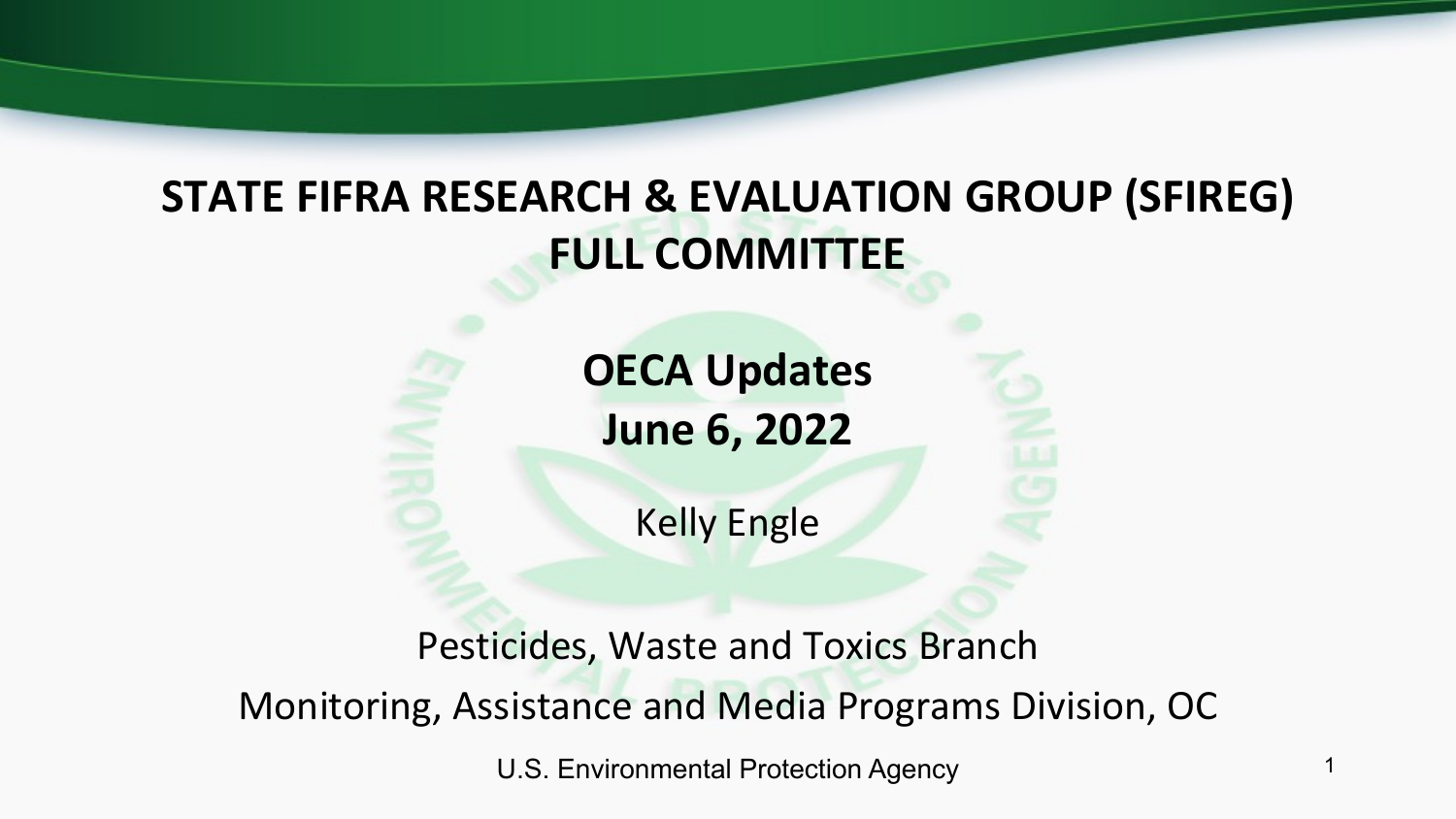# PIRT



#### **Upcoming PIRT Courses**

- Basic PIRT
	- Hosted by the Georgia Department of Agriculture in Savannah, Georgia on July 31-August 4, 2022
	- Nomination period has closed. Selected participants have been notified.
- Enforcement PIRT
	- Hosted by the Office of Indiana State Chemist in Indianapolis, Indiana on October 3-7, 2022
	- Nomination period will open in the next month or so.
- Enforcement and Use Concerns PIRT
	- Hosted by the Massachusetts Department of Agricultural Resources in Northampton, Massachusetts in Spring/Summer of 2023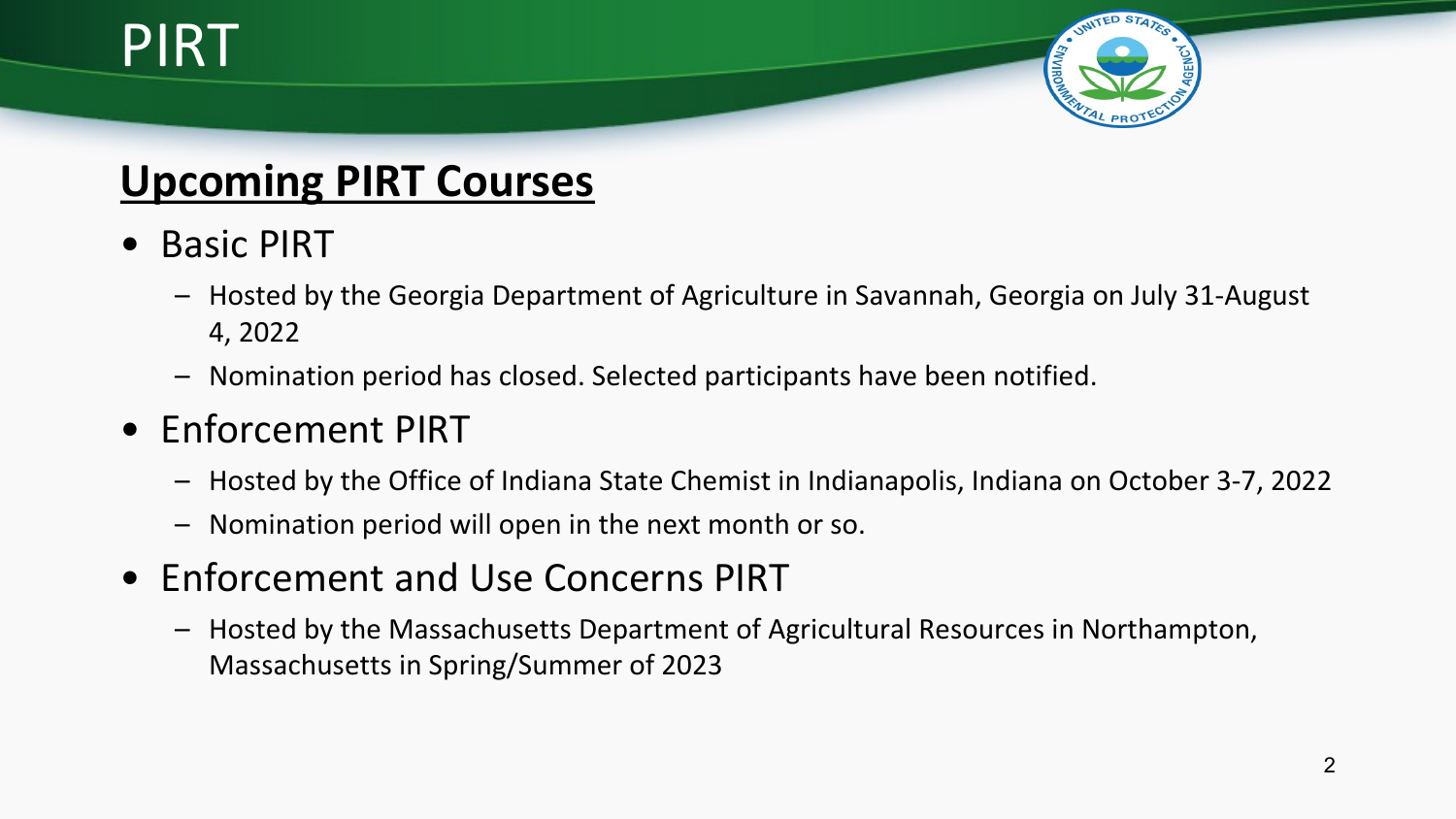

#### **Completed 2022 PIRT Courses**

- 2022 Tribal Risk Assessments, Pollinator Protection, and Worker Protection Standards (WPS) PIRT
	- o Hosted by the Muscogee (Creek) Nation in Tulsa, Oklahoma on May 17-19, 2022
	- o 21 attendees; 13 tribes, 4 states, and 1 EPA Region